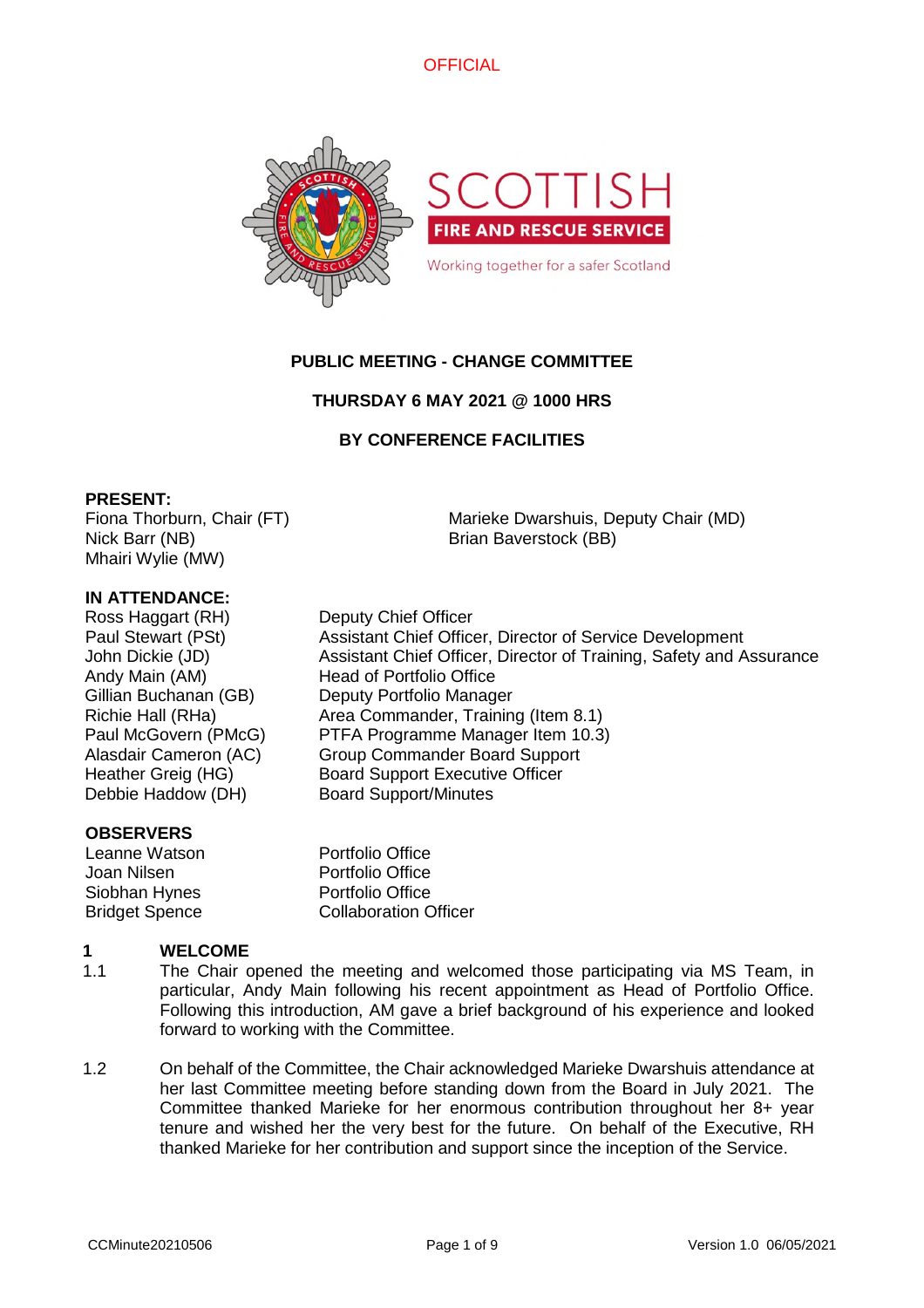- 1.3 Following a decision at the recent Board meeting (29 April 2021), the Committee would be renamed to the Change Committee: Strategic Change and Major Projects.
- 1.4 The Committee were reminded to raise their hands, in accordance with the remote meeting protocol, should they wish to ask a question.
- 1.5 This meeting would be recorded and published on the public website.
- **2 APOLOGIES** None

#### **3 CONSIDERATION OF AND DECISION ON ANY ITEMS TO BE TAKEN IN PRIVATE**

- 3.1 The Committee agreed that the Periodic Update: Command and Controls Futures (CCF) Project (Agenda item 17) would be heard in the private session due to confidential commercial/financial information (Standing Order 9E). The Committee also agreed that the Terms and Conditions Termination report would be heard in private session due to information relating to consultation/negotiations (Standing Order 9F).
- 3.2 No private items were identified.

#### **4 DECLARATION OF INTERESTS**

4.1 None

#### **5 MINUTES OF PREVIOUS PUBLIC MEETING: 4 FEBRUARY 2021**

- 5.1 Minor typographical errors were noted and agreed:
- 5.1.1 **Subject to the above amendment being made, the minutes of the meetings held on 4 February 2021 were approved as a true record of the meeting.**

#### 5.2 **Matters Arising**

5.2.1 None

#### **6 ACTION LOG**

6.1 The Change Committee Rolling Action Log was considered and actions were agreed and removed.

> **Item 8.5.6 Retained and Volunteer Duty System – Change Request and Updated Dossier (05/11/20):** Due date to be further amended to August 2021.

> **Item 8 Service Transformation Programme Dashboard (04/02/21):** The Committee agreed to defer the decision to close this action until further discussion had taken place under Item 8.1. It was subsequently, agreed that this action would be re-opened due to further work being required to fully address the action (milestones).

6.2 To ensure good governance, it was agreed to routinely revisit the action log at the end of the meeting to ensure that the Committee were content with position statement/closure of actions.

# **7 SENIOR MANAGEMENT BOARD (SMB) ACTION LOG**

- 7.1 It was noted that the SMB Action Log was included for information purposes only.
- 7.2 In relation to the Polmont FireSkills Employability Award evaluation report, RH noted that consideration was being given on sharing with partners and anticipated that this would be presented to a future Strategy Day. Copy of HM Young Offenders Institution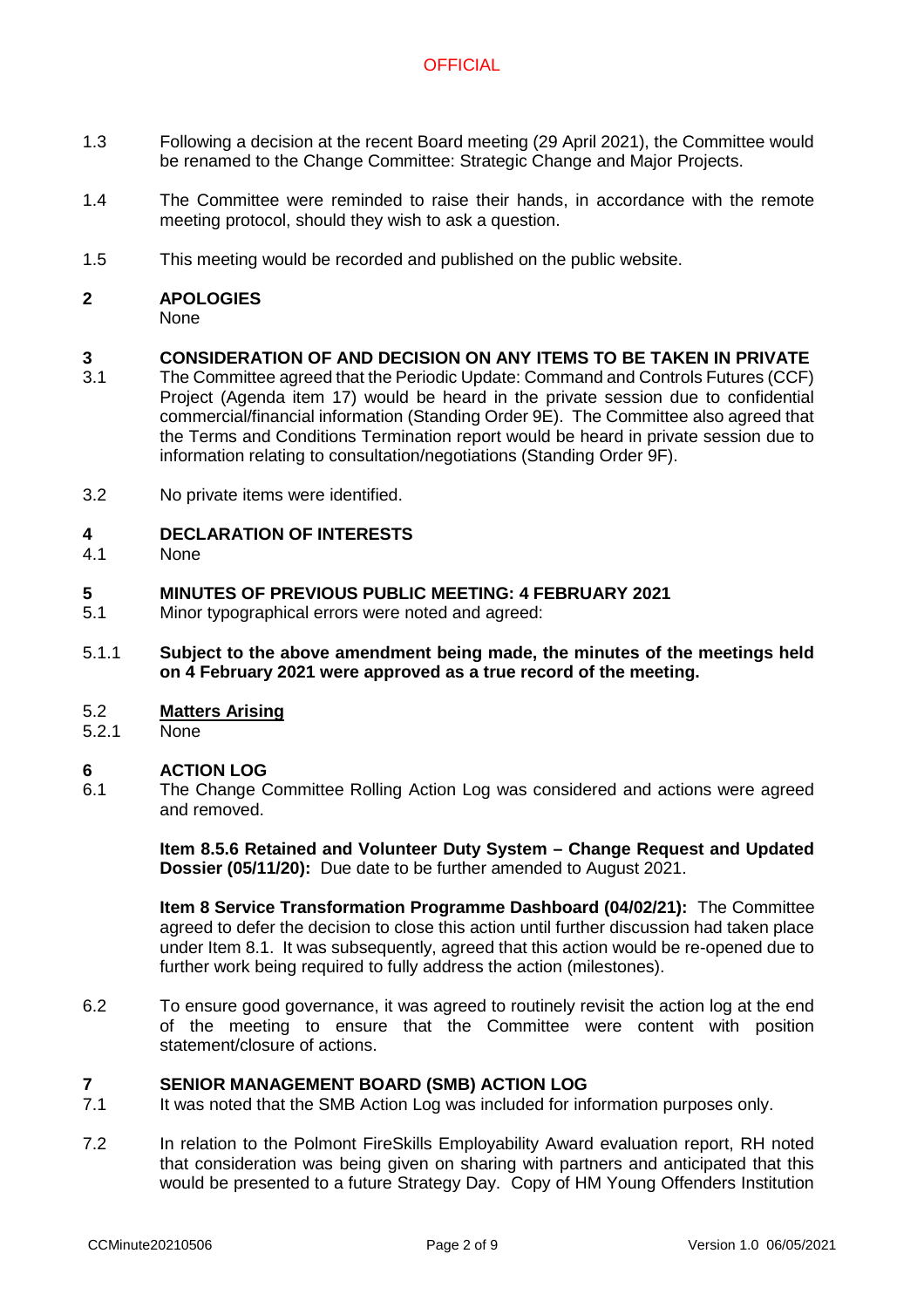Polmont FireSkills Employability Award Evaluation Report to be shared with the Committee for information.

# **ACTION: RH**

#### **8 SERVICE TRANSFORMATION PROJECTS**

#### 8.1 **Service Transformation Programme Dashboard**

- 8.1.1 GB presented the Service Transformation Programme Dashboard to the Committee which provided a wider overview of the identified risks, interdependencies, costs and capacity to deliver. Change Requests were presented for MacDonald Road and Protection of Vulnerable Groups projects and the closing report was presented for the Out of Hospital Cardiac Arrest project.
- 8.1.2 With reference to Action 8 regarding milestone information, GB reminded the Committee that the collation of this information was still a manual process and it would not be practical to add all the milestone information into the current dashboard. In an attempt to provide some update on milestones, the current and next significant milestone information had been included. It is the intention moving forward to identify and introduce a software management system which could be interrogated. GB apologised for the lack of milestone information included on the dashboard at this time.
- 8.1.3 The Committee asked for consideration to be given to what and how information was presented, ie for scrutiny purposes, within the dashboard. It would be helpful to include timescales or dates as a reminder and to provide context. The Committee also commented that the narrative within the covering report would benefit from being expanded further to help explain the issues with interdependencies, etc. This would enable the Committee to remain informed of the interdependencies, priorities, etc as well as maintaining an awareness of the bigger picture across all areas of the Service.
- 8.1.4 In relation to the Community Risk Index Model (CRIM) project, the Committee requested an update on the validation process carried out by Edinburgh University and an explanation why a further academic peer review was required. PSt confirmed that Edinburgh University's valuation process was nearing completion with only a few elements outstanding. PSt informed the Committee that the second validation would be undertaken to provide assurance and validation of the initial validation process. PSt further noted that the Service were seeking to secure the intellectual property rights to the CRIM and noted that the Service were unaware of the commercial viability/benefits at this time.
- 8.1.5 In relation to the sustainability of the CRIM, PSt stated that there was no end point for this project. The CRIM was a continuous rolling programme which would continue to evolve and be updated and help inform future decisions within the Service.
- 8.1.6 In relation to key consultation and engagement, RH stated that this was not fully within the domain of this Committee. Therefore, it was the suggested to provide periodic updates on this timeline for SDMP, Future Vision and UFAS to the Board.
- 8.1.7 In relation to the People, Training, Finance and Assets System, it was agreed that further detail around engagement with Police Scotland would be circulated to Committee.

### **ACTION: RH**

8.1.8 Protection of Vulnerable Group (PVG) Scheme – Change Request and Updated Dossier RH presented the Change Request and updated Dossier noting the increased scope of the project to include Group Commanders (up to Heads of Functions) and adjustment of projects costs across financial years.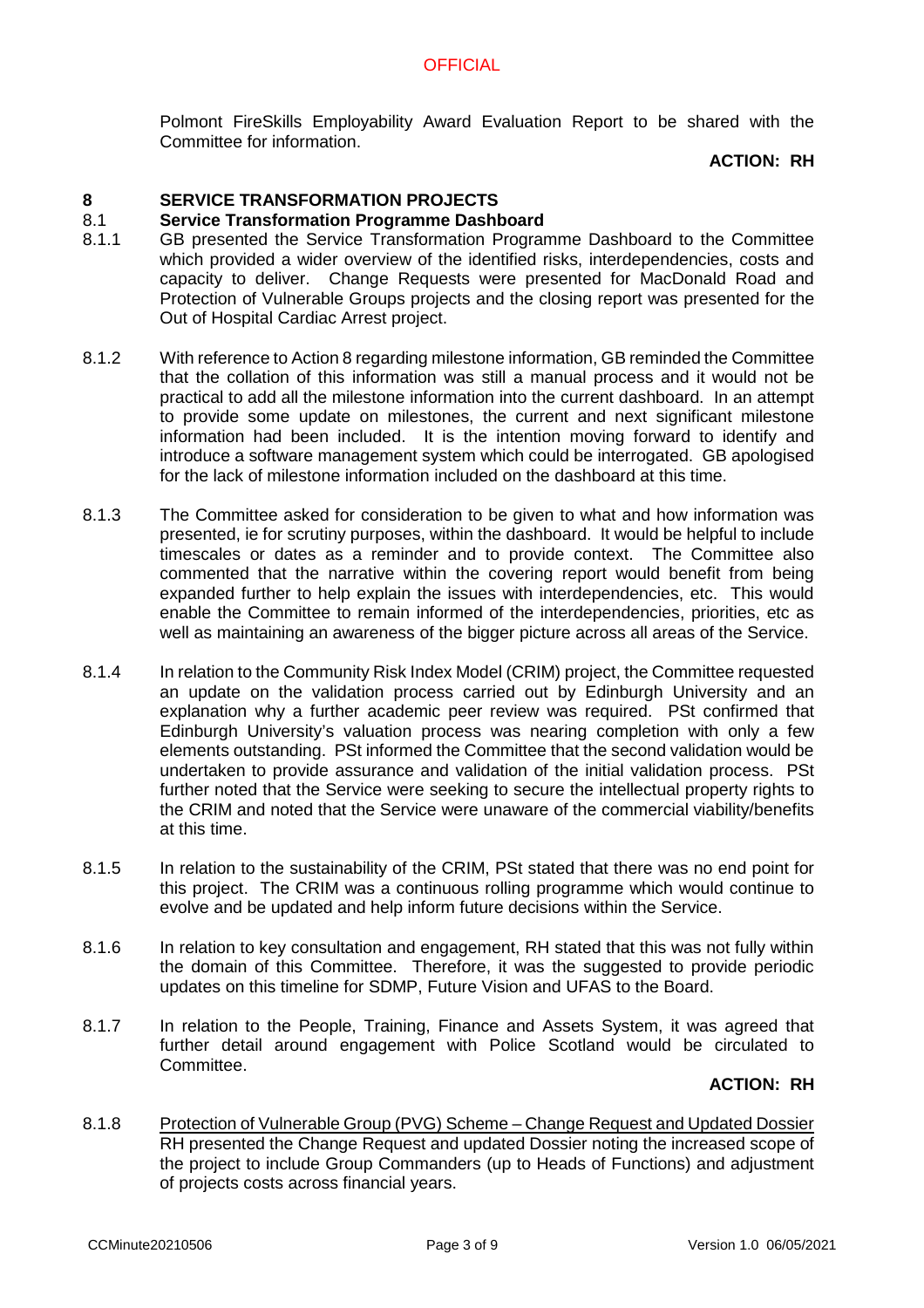- 8.1.9 The Committee noted the change request and updated dossier.
- 81.10 McDonald Road – Change Request

RH presented the Change Request advising the change in Executive Lead to Iain Morris and the extension of timeline, due to the impact of COVID, to October 2021 (estimated). It was noted that estimated completion date was based on current restrictions and may be subject to change. RH confirmed that there was no existing contract in place for the fit out of the museum.

- 8.1.11 The Committee requested clarification on the re-tendering exercise for the museum works. RH informed the Committee that the costs associated with the fitting out of the museum were considered excessive, therefore, it was decided a re-tendering exercise should be undertaken.
- 8.1.12 In regard to the increased costs associated with COVID, RH noted the ongoing negotiations with the Contractor. RH would request Iain Morris to circulate further details on the Fire Museum re-tendering exercise and COVID costs negotiations to the Committee.

# **ACTION: RH**

8.1.13 The Committee noted the change request.

#### 8.1.14 Out of Hospital Cardiac Arrest – Closing Report

RHa presented the Out of Hospital Cardiac Arrest (OHCA) Closing Report to the Committee and highlighted the following key points:

- Majority of project milestones were delivered. Number of milestones are dependent on a go live date being determined to be fully delivered. Milestone for the OHCA Memorandum of Understanding has been superseded, due to its inclusion within the Clinical Governance arrangements.
- Due to the project not reaching implementation stage, and through regular communication with Finance, the monies for this project were re-allocated.
- Estimated societal cashable benefits and non-cashable benefits.
- Although the project did not reach implementation stage, a Response Capability Strategy and training package was developed.
- Positive outcomes related to the Service's response to COVID including PPE stocks, clinical waste arrangements, advice and guidance from the clinical effectiveness lead.
- Due to the project not reaching the implementation stage, cashable disbenefits included the procurement of defibrillators, PPE and project salary costs.
- Project interdependencies were Protection of Vulnerable Group (PVG) membership, clinical waste, immunisation programme and post incident support.
- Lessons learned included project isolation (not aligned to a Directorate), storage of project documentation (no standardised approach) and business case (inclusion of financial costs).
- Outstanding project risks including failure to retain/attract Retained Duty System (RDS) personnel and unable to provide OCHA response (reputational).
- Future projects includes immunisation and clinical governance as well as remaining committed to future delivery of a OHCA response capability.
- Performance measures including data being captured post incident and during the incident via defibrillators.
- 8.1.15 The Committee acknowledged the good work of the project, the positive relationships built with Scottish Ambulance Service and the honest reflection on the lessons identified.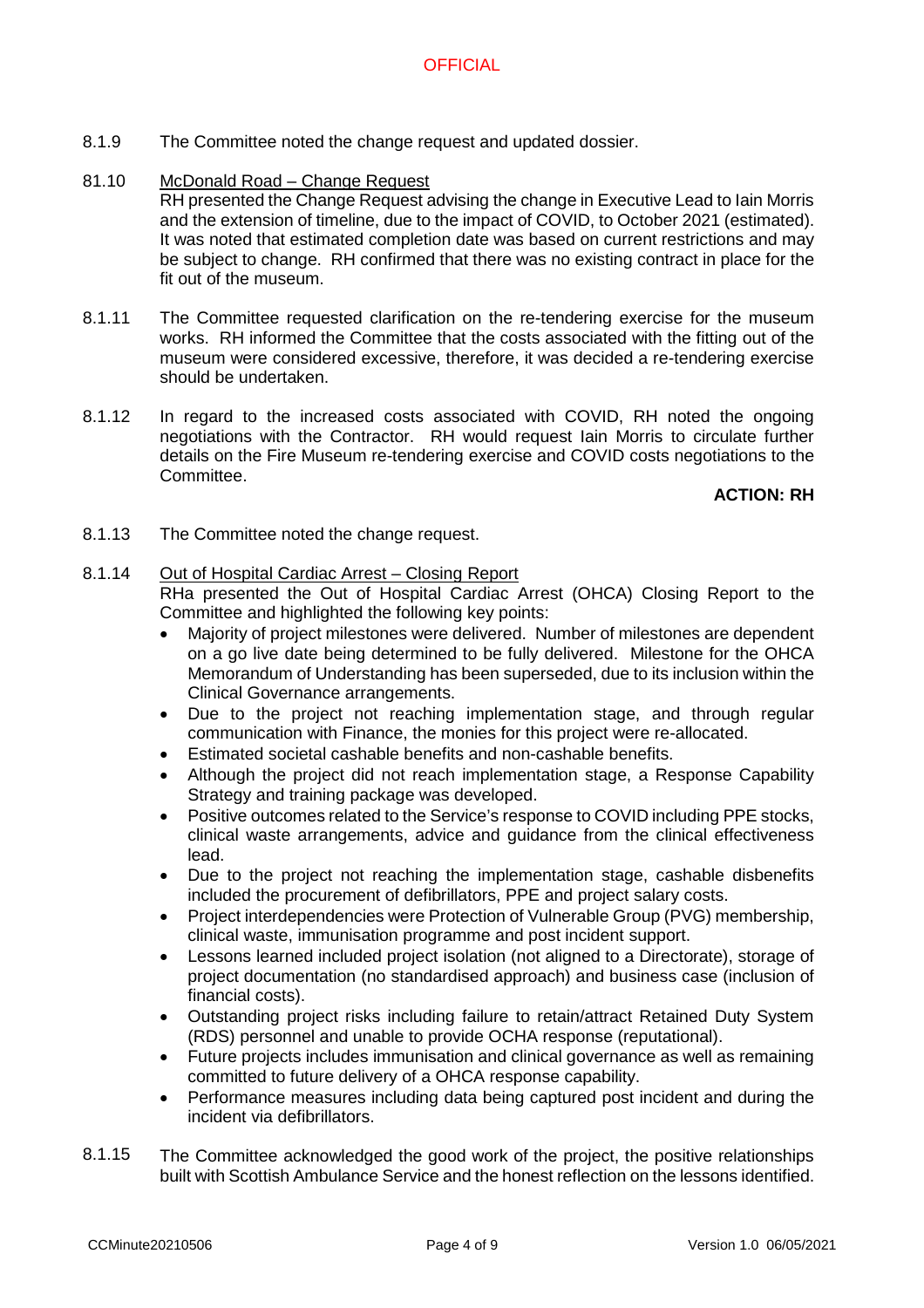8.1.16 The Committee were reminded that the Service were unable to continue with the trial due to the withdrawal of support from the Fire Brigade Union (FBU). The Committee noted their disappointment that this valuable project was unable to be progressed and it was agreed to recirculate the OCHA evaluation report to the Committee.

# **ACTION: PO**.

#### 8.1.17 **The Committee noted the report.**

### 8.2 **Rapid Response Unit and Rural Full Time Posts Project Evaluation – Combined Action Plan**

- 8.2.1 PSt presented the combined action plan developed following the recent post project evaluations carried out for the Rapid Response Units (RRU) and Rural Full Time Post (RFTP) projects for scrutiny. The following key points were noted:
	- Combined action plan created due to the similarities identified within the findings for each project.
	- Findings have been categories in 3 themes: Process, Planning and Review.
	- Supporting Lead allocated for each lesson identified.
- 822 The Committee welcomed the combined action plan and commented on the overall quality and transparency within the evaluation reports and action plan.
- 8.2.3 The Committee sought clarification on the scrutiny arrangements for the action plan and outcomes.
- 8.2.4 PSt noted that a large percentage of the actions had been allocated to the Portfolio Office and these would be used, along with the Accenture report, to help shape the Portfolio Office going forward. He commented on the importance of identifying lessons and the subsequent learning/improvements being made and evidenced. He noted his intention to fully review the process to allow a wider longer-term audit trail ie show what has been identified, what is required to be learnt and changes put in place. As the Portfolio Office develops, these systems, processes and the principles of these processes would be brought back to the Committee for their awareness.
- 8.2.5 RH advised that a regular progress report would be presented to the Senior Management Board and thereafter this Committee. Consideration was still being given to the frequency of reporting.

#### 8.2.6 **The Committee scrutinised and noted the action plans and revised reports.**

#### 8.3 **New Watch Duty System – Post Project Evaluation Scope**

- 8.3.1 RH presented the Committee with the Post Implementation Project Review proposal for the New Watch Duty System Phase One and Two project. He noted the intention to develop an action plan and incorporate any new recommendations into the combined RRU and RFTP action plan, if appropriate. The evaluation report and action plan would be presented to the Senior Management Board and therefore this Committee.
- 8.3.2 The Committee commented on the challenges encountered during the implementation phase of the project and queried whether these would be taken into consideration when carrying out the evaluation. LS confirmed that an evidence lead approach would be taken for this evaluation ie what the project reported at the time. She noted on the changes in benefits methodology since this project and the potential need to review benefits identified at the time.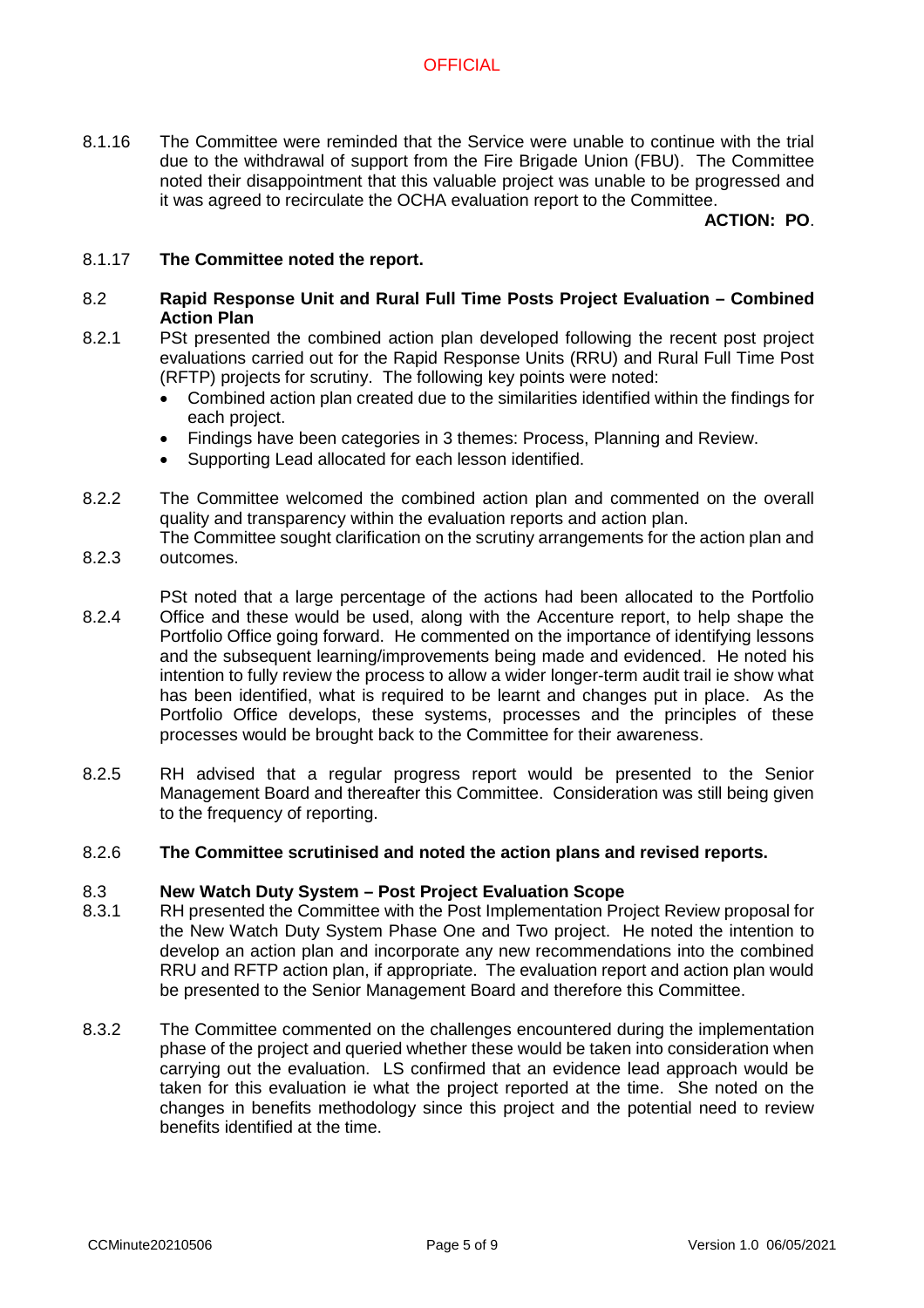8.3.3 The Committee commended the effort and transparency involved within production the project evaluations which indicated the maturing culture of the Service.

### 8.3.4 **The Committee scrutinised and noted the project projection evaluation scope for the New Watch Duty System project.**

*(Break at 1129 hrs reconvened at 1136 hrs)*

## **9 GENERAL REPORTS**

#### 9.1 **Benefits Management Tracker**

- 9.1.1 GB presented the Benefit Management Tracker to the Committee to provide an overview for the business change initiatives and noted its ongoing development by the Portfolio Office and Project Managers.
- 9.1.2 AM commented on his previous experience of benefits management/tracking and noted the importance of integration into the business case process. He noted that the next steps would be to undertake an assessment of the current position and identify any challenges in this area.
- 9.1.4 The Committee requested a spotlight/progress update on benefit management, including integration into business case processes, to be provided at the next meeting (Forward Plan).

#### 9.1.5 **The Committee noted the update report.**

#### 9.2 **Gateway Review Action Plan**

9.2.1 The Committee noted the Gateway Review Action Plan update report.

#### 9.2.2 **The Committee noted the report.**

#### 9.3 **Spotlight on Project Resources**

- 9.3.1 PSt presented the Committee with a spotlight report detailing the known level of resource provision, and budget allocation, across the Service for major projects. It was noted that central resources, ie HR, finance business manager, etc were not included in the costs due to the ad hoc nature of involvement.
- 9.3.2 PSt indicated that this would be integrated into the work of the Portfolio Office to link into 'Set Up to Deliver' elements and as processes mature, more robust reporting methodology would be put in place going forward. He commented on the existing processes and positive work of the Portfolio Office, however, through continuous improvement, these processes, etc would be further enhanced.
- 9.3.3 The Committee noted the good work and improvements over previous years within the Portfolio Office and recognised they are on a journey of continuous improvement. The Committee welcomed the spotlight report which helped to begin to understand the true cost of delivering change within the portfolio.
- 9.3.4 The Committee commented on the lack of budget costs against several of projects. PSt noted that this spotlight was a light touch approach only. He further noted that some projects, ie People, Training, Finance and Assets, did not yet have this level of detail, however, the financial implications associated with these projects were recognised. The Committee suggested that a table of indicative costs would be helpful at this stage. PSt noted this comment.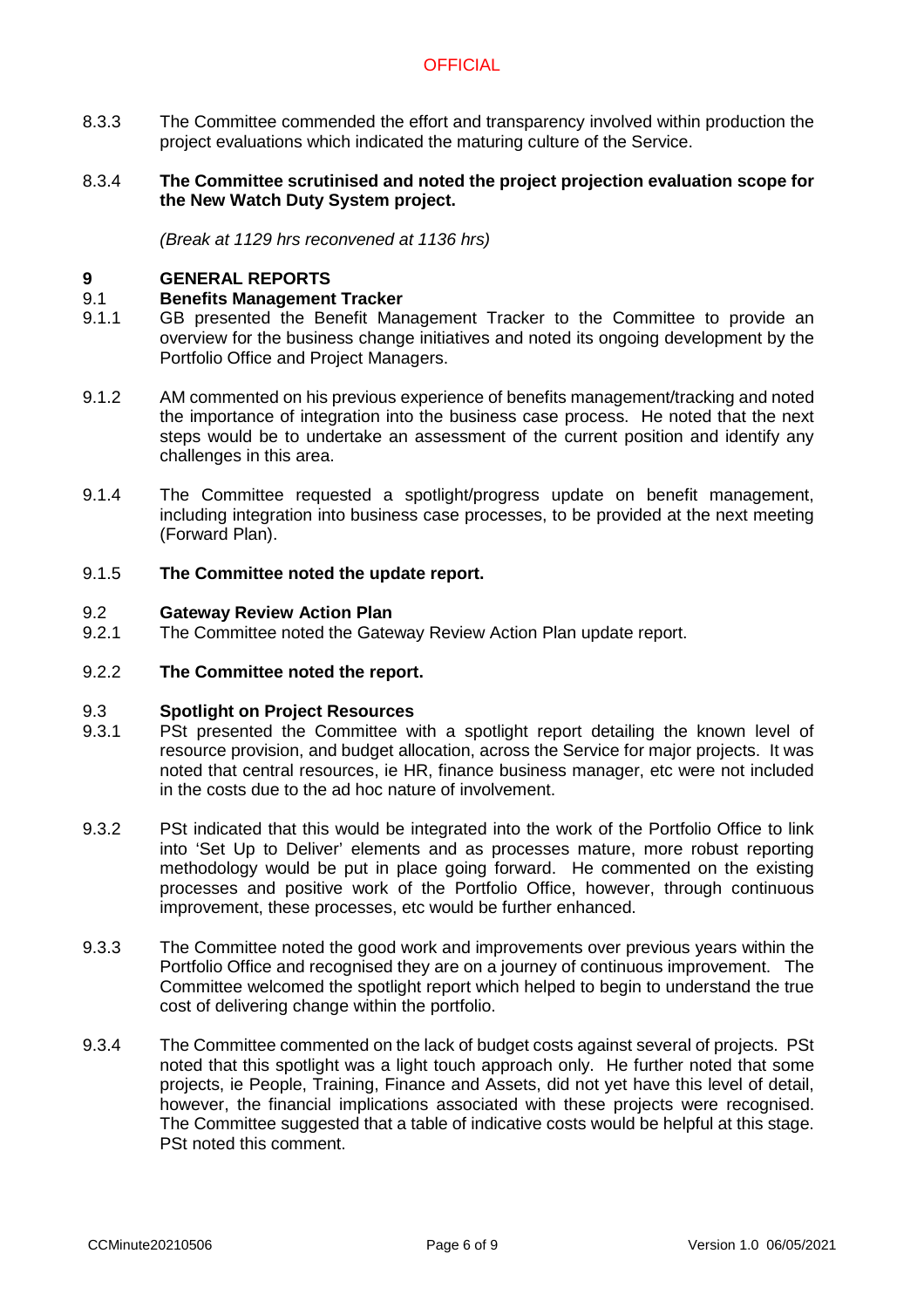- 9.3.5 The Committee commented on the importance for all new business cases explicitly articulating internal resources/costs for all future projects. PSt supported this commented and noted that this had already been identified.
- 9.3.6 The next iteration of this report would be brought back to the August meeting (Forward Plan).

#### 9.3.7 **The Committee noted the spotlight report.**

#### **10 RISK**

#### 10.1 **Portfolio Office Risk Log**

- 10.1.1 GB presented the Committee with an overview of the identified risks that could impact on the various programmes of work being monitored by the Portfolio Office and the following key areas were highlighted:
	- Change highlighted in yellow within the covering report for ease of reference.
	- Fourteen new risks added One Command and Control Future (CCF), 8 Emergency Services Network Implementation (ESN), 5 Safe and Well (S&W).
- 10.1.2 In relation to risk SW9, the Committee requested consideration to be given to re-word this risk as the current wording "*inability to gain necessary investment and support from the government"* was not entirely accurate. It was acknowledged that the S&W concept was tied into the broadening of the role and this could be articulated more clearly. Portfolio Office to contact Programme Manager to obtain a more accurate reflection.

### **ACTION: PO**

10.1.3 The Committee observed that some of the commentary was out of date. The Committee requested that the Portfolio Office review and consider the information contained within future reports, and provide a health warning, in an attempt to ensure it is as up-to-date as possible.

# **ACTION: AM**

- 10.1.4 In relation to the Directorate Risks for the Emergency Services Mobile Communication Programme, the Committee commented on the current and target risk rating, potential mitigations, factors being outwith the control of the Service and the potential for an overarching risk.
- 10.1.5 RH noted that the Senior Management Board currently discussed risk separately from the project update and in order to manage this holistically, these discussions needed to be brought together. PSt explained that the reasons for the risk ratings remaining high where due to a number of external factors and yet unknown elements which were outwith the Service's control. He assured the Committee that resources continued to be allocated in order to mitigate as much of the risks by being as prepared as possible, however due to the lack of information risk could not be lowered at this time. PSt noted that consideration could be given on an overarching risk for the wider programme methodology and the provision of information flowing from the programme.
- 10.1.6 The Committee made a request for more focused information regarding the journey to the target risk score to be incorporated within the register.

### **ACTION: PSt**

#### 10.1.7 **The Committee noted the report.**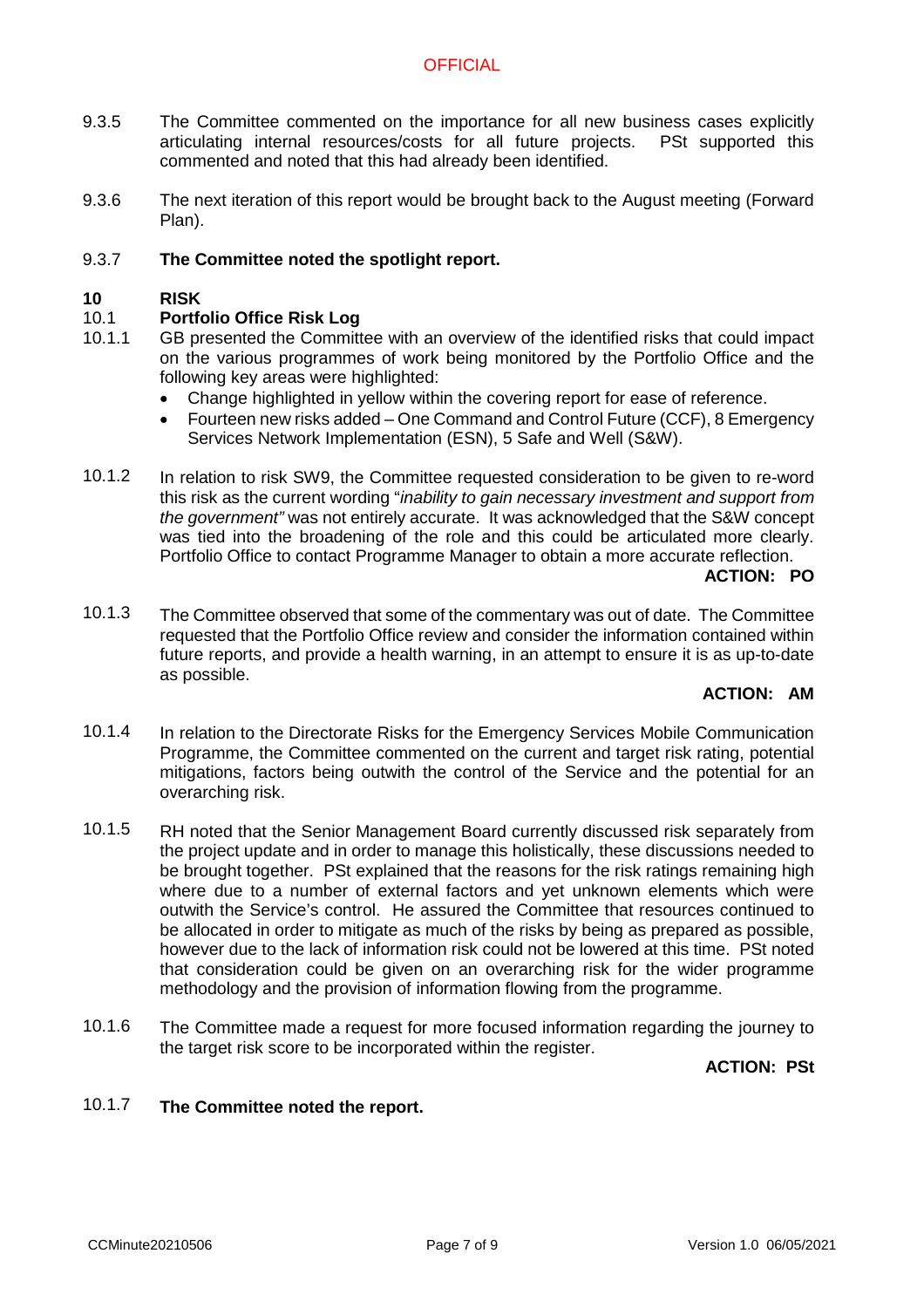#### 10.2 **Strategic Risk Register**

10.2.1 The Committee noted the Aligned Change Committee Directorate Risks.

#### 10.2.2 **The Committee noted the report.**

#### 10.3 **Spotlight – Portfolio Office Resourcing**

- 10.3.1 PMcG presented a report to the Committee providing an update on the People, Training, Finance & Assets Replacement Programme. The following key areas were highlighted:
	- Establishing programme objectives including positioning the programme in terms of implementing different ways of working.
	- Not taken full advantage of technological improvements since the inception of the Service.
	- Greater recognition on the benefits of integration of systems.
	- Recognition that current processes and procedures were not particularly efficient and acknowledgement of the challenges associated with changing working practices /culture.
	- Risks associated with identifying the key programme team and the subsequent backfilling/associated costs to continue to deliver business as usual.
	- Risk associated with existing contracts nearing end date.
	- Risk associated with losing momentum and enthusiasm due to time taken to deliver to programme.
	- Recognition that the right people need to be involved in creating the specification of requirements to ensure any new system would enable fundamental changes/ improvements to be realised.
	- Recognition the importance of ensuring people are invested and supportive of the changes.
	- Focus on identifying industry standard processes that could be adopted in order to reduce the need for bespoke systems.
	- Existing and potential future resources within the core programme team.
	- Initial engagement with suppliers highlighted the need for releasing key individual to resource the programme. Business case has been developed but there was still an element of ambiguity at this stage.
	- High level of interest from the supplier market.
	- Awareness of other major projects and potential conflicting demands on key resources.
- 10.3.2 The Committee were reassured that the risk was fully understood and there was recognition of the importance of people within the entire process.
- 10.3.3 PMcG confirmed that the full business case would be developed over the next 6-8 weeks.

#### 10.3.4 **The Committee noted and welcomed the risk spotlight update.**

# **11 COMMITTEE ROLLING FORWARD PLAN**

#### 11.1 **Committee Forward Plan**

- 11.1.1 The following was noted:
	- Spotlight/progress update on benefit management, including integration into business case processes
	- Further iteration Spotlight on Project Resources
	- 5 WDS Evaluation Report
	- People, Training, Finance and Assets Systems to be added as standing item